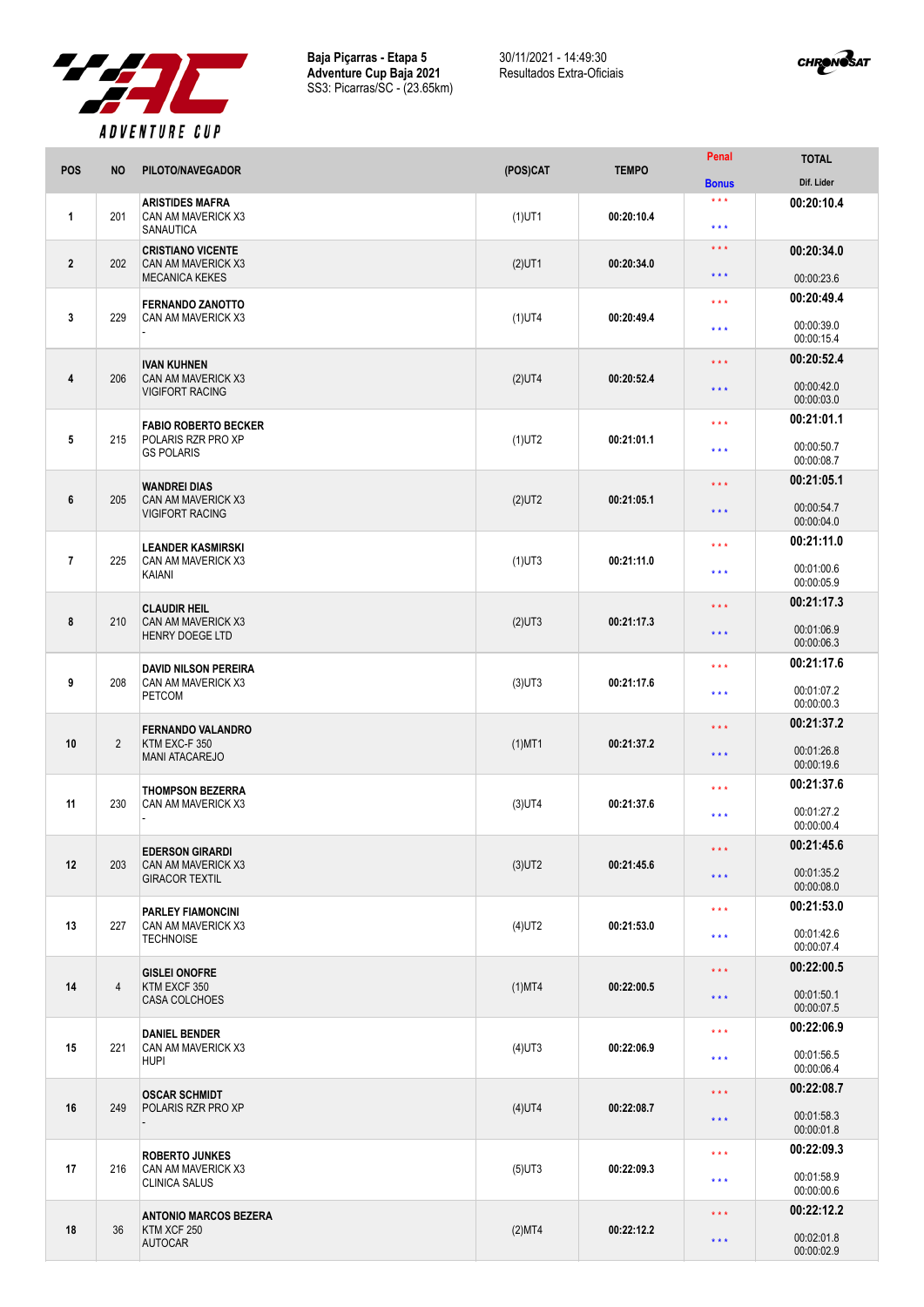| 19 | 3              | <b>ALLISON ANTON</b><br>HONDA CRF250X             | (1)MT2       | 00:22:16.0 | $***$                   | 00:22:16.0               |
|----|----------------|---------------------------------------------------|--------------|------------|-------------------------|--------------------------|
|    |                | <b>BINHO MOTOS</b>                                |              |            | $***$                   | 00:02:05.6<br>00:00:03.8 |
|    |                | <b>RICARDO GON</b>                                |              |            | $\star \star \star$     | 00:22:17.4               |
| 20 | 228            | <b>CAN AM MAVERICK X3</b><br>CLUB TIRO 9 LEG      | $(6)$ UT3    | 00:22:17.4 | $\star\star\star$       | 00:02:07.0<br>00:00:01.4 |
|    |                | EDUARDO PIAZERA ZONTA                             |              |            | $\star \star \star$     | 00:22:21.8               |
| 21 | 39             | HONDA CRF 250F                                    | $(1)$ MT3    | 00:22:21.8 | $\star \star \star$     | 00:02:11.4<br>00:00:04.4 |
|    |                | <b>GIOVANI MENDES</b>                             |              |            | $\star \star \star$     | 00:22:25.2               |
| 22 | 214            | CAN AM MAVERICK X3<br><b>VIGIFORT RACING</b>      | $(5)$ UT4    | 00:22:25.2 | $\star \star \star$     | 00:02:14.8<br>00:00:03.4 |
|    |                | <b>NILSON TECILLA</b>                             |              |            | $\star \star \star$     | 00:22:30.8               |
| 23 | 49             | HONDA CRF 250F<br><b>CHARLES MOTOS</b>            | $(3)$ MT4    | 00:22:30.8 | $\star \star \star$     | 00:02:20.4<br>00:00:05.6 |
|    |                | <b>FABIANO PACIFICO CORREA</b>                    |              |            | $\star \star \star$     | 00:22:32.2               |
| 24 | 83             | CAN-AM RENEGADE<br><b>CORREA SOM</b>              | $(1)$ QD1    | 00:22:32.2 | $\star\star\star$       | 00:02:21.8<br>00:00:01.4 |
|    |                | <b>MARCELO CADILHAC</b>                           |              |            | $\star \star \star$     | 00:22:32.5               |
| 25 | $\overline{7}$ | <b>HONDA</b><br><b>ALTAIR MOTOS</b>               | (2)MT3       | 00:22:32.5 | $\star \star \star$     | 00:02:22.1<br>00:00:00.3 |
|    |                | <b>RAFAEL ESPINDOLA</b>                           |              |            | $\star \star \star$     | 00:22:35.5               |
| 26 | 50             | KAWASAKI KX 250F<br>PROTORK-TRANSBEN              | $(2)$ MT1    | 00:22:35.5 | $***$                   | 00:02:25.1<br>00:00:03.0 |
|    |                | <b>MAICON ANDRE CEB</b>                           |              |            | $***$                   | 00:22:38.6               |
| 27 | 46             | HONDA CRF 250F<br>AMG AUTOMOVEIS                  | (4)MT4       | 00:22:38.6 | $***$                   | 00:02:28.2<br>00:00:03.1 |
|    |                | <b>WESLEY FAGUNDES</b>                            |              |            | $***$                   | 00:22:46.5               |
| 28 | 9              | KTM EXC F 250<br>PIU MOTOS                        | (2)MT2       | 00:22:46.5 | $\star \star \star$     | 00:02:36.1<br>00:00:07.9 |
|    |                | <b>FELIPE ALEXANDRE SIMAS</b>                     |              |            | $\star \star \star$     | 00:22:53.4               |
| 29 | 40             | HONDA CRF 250F                                    | $(3)$ MT $3$ | 00:22:53.4 | $\star \star \star$     | 00:02:43.0<br>00:00:06.9 |
|    |                | <b>FERNANDO HENRIQUE SIMOES</b>                   |              |            | $***$                   | 00:22:55.7               |
| 30 | 121            | HONDA CRF 250F<br>SIMAO PREPARACOES               | $(4)$ MT3    | 00:22:55.7 | $\star \star \star$     | 00:02:45.3<br>00:00:02.3 |
|    |                | <b>GIU WERMUTH</b>                                |              |            | $\star \star \star$     | 00:22:59.7               |
| 31 | 6              | KAWASAKI KX 450                                   | $(5)$ MT4    | 00:22:59.7 | $***$                   | 00:02:49.3               |
|    |                |                                                   |              |            |                         | 00:00:04.0               |
| 32 | 120            | <b>FABIO ESPERANDIO</b><br><b>CAN-AM RENEGADE</b> | $(2)$ QD1    | 00:23:04.1 | $\star \star \star$     | 00:23:04.1               |
|    |                |                                                   |              |            | $\star\star\star$       | 00:02:53.7<br>00:00:04.4 |
|    |                | <b>MARCELO MAFRA</b>                              |              |            | $\star \star \star$     | 00:23:05.5               |
| 33 | 47             | HONDA CRF 230<br><b>IMPORTES</b>                  | $(5)$ MT3    | 00:23:05.5 | $***$                   | 00:02:55.1<br>00:00:01.4 |
|    |                | <b>CARILOS FUZON</b>                              |              |            | $\star \star \star$     | 00:23:12.9               |
| 34 | 11             | KTM SXF 250                                       | $(3)$ MT2    | 00:23:12.9 | $\star \star \star$     | 00:03:02.5<br>00:00:07.4 |
|    |                | <b>ROBERTO WAN DALL</b>                           |              |            | $\star \star \star$     | 00:23:14.3               |
| 35 | 10             | KTM XCF 250<br><b>SERGICAR</b>                    | $(6)$ MT4    | 00:23:14.3 | $\star \star \star$     | 00:03:03.9<br>00:00:01.4 |
|    |                | <b>CLOVIS LIRA</b>                                |              |            | $\star\star\star$       | 00:23:14.5               |
| 36 | 29             | YAMAHA 250 FX<br><b>TEXTIL LIRA</b>               | $(1)$ MT5    | 00:23:14.5 | $\star$ $\star$ $\star$ | 00:03:04.1<br>00:00:00.2 |
|    |                | JORGE HENRIQUE DA FONSECA                         |              |            | $\star \star \star$     | 00:23:20.8               |
| 37 | 22             | HONDA CRF 250F<br>EU                              | $(6)$ MT3    | 00:23:20.8 | $\star \star \star$     | 00:03:10.4<br>00:00:06.3 |
|    |                | <b>EDENILSON ARTUR GOMES</b>                      |              |            | $\star \star \star$     | 00:23:31.8               |
| 38 | 20             | KAWASAKI KLX 450<br><b>TEXTIL LIRA</b>            | $(7)$ MT4    | 00:23:31.8 | $\star\star\star$       | 00:03:21.4<br>00:00:11.0 |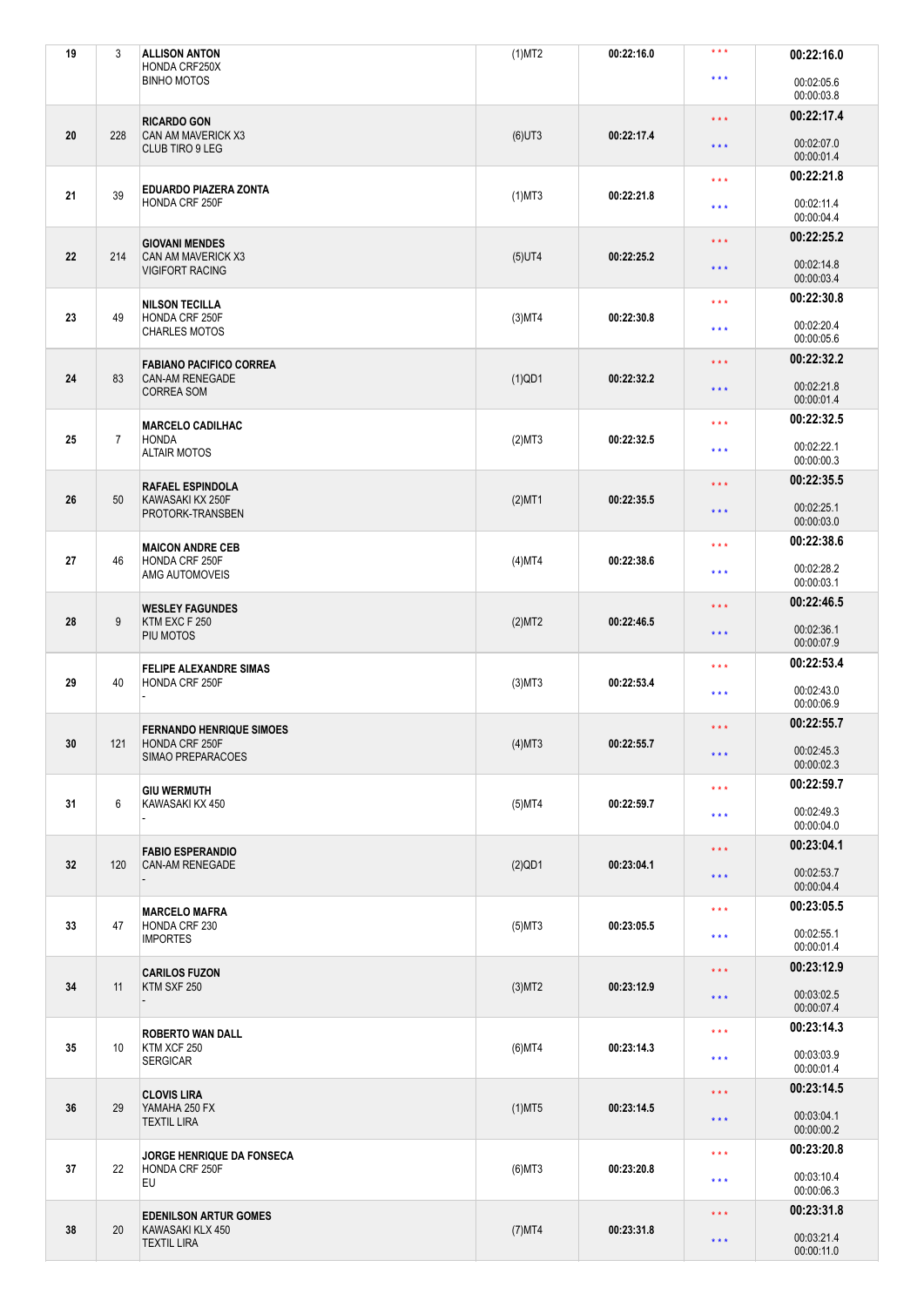| 39 | 18  | <b>MARCO AURELIO CADILHAC</b><br>YAMAHA TTR 230  | $(7)$ MT3  | 00:23:31.9 | $***$                   | 00:23:31.9               |
|----|-----|--------------------------------------------------|------------|------------|-------------------------|--------------------------|
|    |     | <b>ALTAIR MOTOS</b>                              |            |            | $\star \star \star$     | 00:03:21.5<br>00:00:00.1 |
|    |     | <b>ADRIANO BENVENUTI</b>                         |            |            | $\star$ $\star$ $\star$ | 00:23:42.2               |
| 40 | 212 | <b>CAN AM MAVERICK X3</b><br><b>TRANSBEM</b>     | $(3)$ UT1  | 00:23:42.2 | $\star\star\star$       | 00:03:31.8<br>00:00:10.3 |
|    |     | <b>FERNANDO PYKOCZ</b>                           |            |            | $***$                   | 00:23:43.8               |
| 41 | 8   | KAWASAKI KX 450 XC<br><b>REP PYKOCZ</b>          | $(8)$ MT4  | 00:23:43.8 | $***$                   | 00:03:33.4<br>00:00:01.6 |
|    |     | <b>CAIO SOUSA</b>                                |            |            | $\star \star \star$     | 00:23:46.2               |
| 42 | 30  | KAWASAKI KXF 250F<br><b>ZENO AUTO PECAS</b>      | (4)MT2     | 00:23:46.2 | $***$                   | 00:03:35.8<br>00:00:02.4 |
|    |     | <b>EDSON TUZINO NOLE</b>                         |            |            | $\star \star \star$     | 00:23:46.2               |
| 43 | 211 | CFMOTO ZFORCE 1000 SPORT<br><b>CFMOTO RACING</b> | $(1)$ UT5  | 00:23:46.2 | $\star \star \star$     | 00:03:35.8<br>00:00:00.0 |
|    |     | <b>MARCIOANO MAFRA</b>                           |            |            | $\star$ $\star$ $\star$ | 00:24:02.7               |
| 44 | 32  | YAMAHA YZ 250<br><b>CACHOPA EVENTOS</b>          | $(5)$ MT2  | 00:24:02.7 | $\star$ $\star$ $\star$ | 00:03:52.3<br>00:00:16.5 |
| 45 | 13  | <b>SANDRO PAGANELLI</b><br>KAWASAKI KLX 450      |            | 00:24:04.8 | $***$                   | 00:24:04.8               |
|    |     |                                                  | (2)MT5     |            | $\star \star \star$     | 00:03:54.4<br>00:00:02.1 |
|    |     | <b>PAULINHO</b>                                  |            |            | $\star \star \star$     | 00:24:06.4               |
| 46 | 79  | <b>CAN-AM RENEGADE</b>                           | $(3)$ QD1  | 00:24:06.4 | $***$                   | 00:03:56.0<br>00:00:01.6 |
|    |     | <b>ARTUR HUSCHER</b>                             |            |            | $***$                   | 00:24:10.5               |
| 47 | 218 | CAN AM MAVERICK X3<br><b>NILKO</b>               | $(7)$ UT3  | 00:24:10.5 | $\star \star \star$     | 00:04:00.1<br>00:00:04.1 |
|    |     | <b>EDUARDO MAFRA</b>                             |            |            | $\star$ $\star$ $\star$ | 00:24:14.5               |
| 48 | 213 | CAN AM MAVERICK X3<br><b>MAFRATEX</b>            | $(8)$ UT3  | 00:24:14.5 | $\star \star \star$     | 00:04:04.1<br>00:00:04.0 |
|    |     | <b>ITAMAR RODESKI</b>                            |            |            | $* * *$                 | 00:24:15.3               |
| 49 | 33  | HONDA CRF 250F                                   | $(1)$ MT6  | 00:24:15.3 | $\star \star \star$     | 00:04:04.9<br>00:00:00.8 |
|    |     | <b>DIMITRIS RUSEZYK JR</b>                       |            |            | $\star$ $\star$ $\star$ | 00:24:30.2               |
| 50 | 17  | KAWASAKI KX 450F                                 | $(9)$ MT4  | 00:24:30.2 | $\star$ $\star$ $\star$ | 00:04:19.8<br>00:00:14.9 |
|    |     | <b>ALEXANDRO PINCEGHER</b>                       |            | 00:24:33.3 | $\star$ $\star$ $\star$ | 00:24:33.3               |
| 51 | 16  | HONDA CRF 250F<br><b>EQUIPINHA SC</b>            | $(2)$ MT6  |            | $\star \star \star$     | 00:04:22.9<br>00:00:03.1 |
|    |     | <b>ALECSANDRO SIZENANDO</b>                      |            |            | $\star$ $\star$ $\star$ | 00:24:35.3               |
| 52 | 234 |                                                  | $(4)$ QD1  | 00:24:35.3 | $\star$ $\star$ $\star$ | 00:04:24.9               |
|    |     |                                                  |            |            |                         | 00:00:02.0               |
| 53 | 26  | <b>RICARDO AFFONSO KEIL</b><br>YAMAHA YZF 400    | $(3)$ MT5  | 00:24:45.0 | $\star \star \star$     | 00:24:45.0               |
|    |     | CABO MOTOS                                       |            |            | $\star\star\star$       | 00:04:34.6<br>00:00:09.7 |
|    |     | <b>MARCOS RUDNICK</b>                            |            |            | $\star$ $\star$ $\star$ | 00:25:06.4               |
| 54 | 117 | <b>HONDA FOURTRAXX</b><br><b>RUDNICK MOTOS</b>   | $(1)$ QD4  | 00:25:06.4 | $***$                   | 00:04:56.0<br>00:00:21.4 |
|    |     | <b>ALEX TERESK</b>                               |            |            | $\star \star \star$     | 00:25:12.7               |
| 55 | 76  | HONDA CRF 250                                    | $(8)$ MT3  | 00:25:12.7 | $***$                   | 00:05:02.3<br>00:00:06.3 |
|    |     | <b>ALEXANDRE GONCALVES</b>                       |            |            | $\star$ $\star$ $\star$ | 00:25:18.4               |
| 56 | 34  | KTM XCF 250<br><b>VARIANTHE HOMER</b>            | $(10)$ MT4 | 00:25:18.4 | $\star$ $\star$ $\star$ | 00:05:08.0<br>00:00:05.7 |
|    |     | <b>EDER DE SOUZA</b>                             |            |            | $\star \star \star$     | 00:25:22.4               |
| 57 | 24  | HONDA CRF 250F<br>JANGA MOTOD                    | $(9)$ MT3  | 00:25:22.4 | $\star \star \star$     | 00:05:12.0<br>00:00:04.0 |
|    |     | <b>EDUARDO MAJCHSZAK</b>                         |            |            | $\star$ $\star$ $\star$ | 00:25:44.9               |
| 58 | 25  | KAWASAKI 450XC<br><b>TOMMY DESIGN</b>            | $(3)$ MT1  | 00:25:44.9 | $\star$ $\star$ $\star$ | 00:05:34.5<br>00:00:22.5 |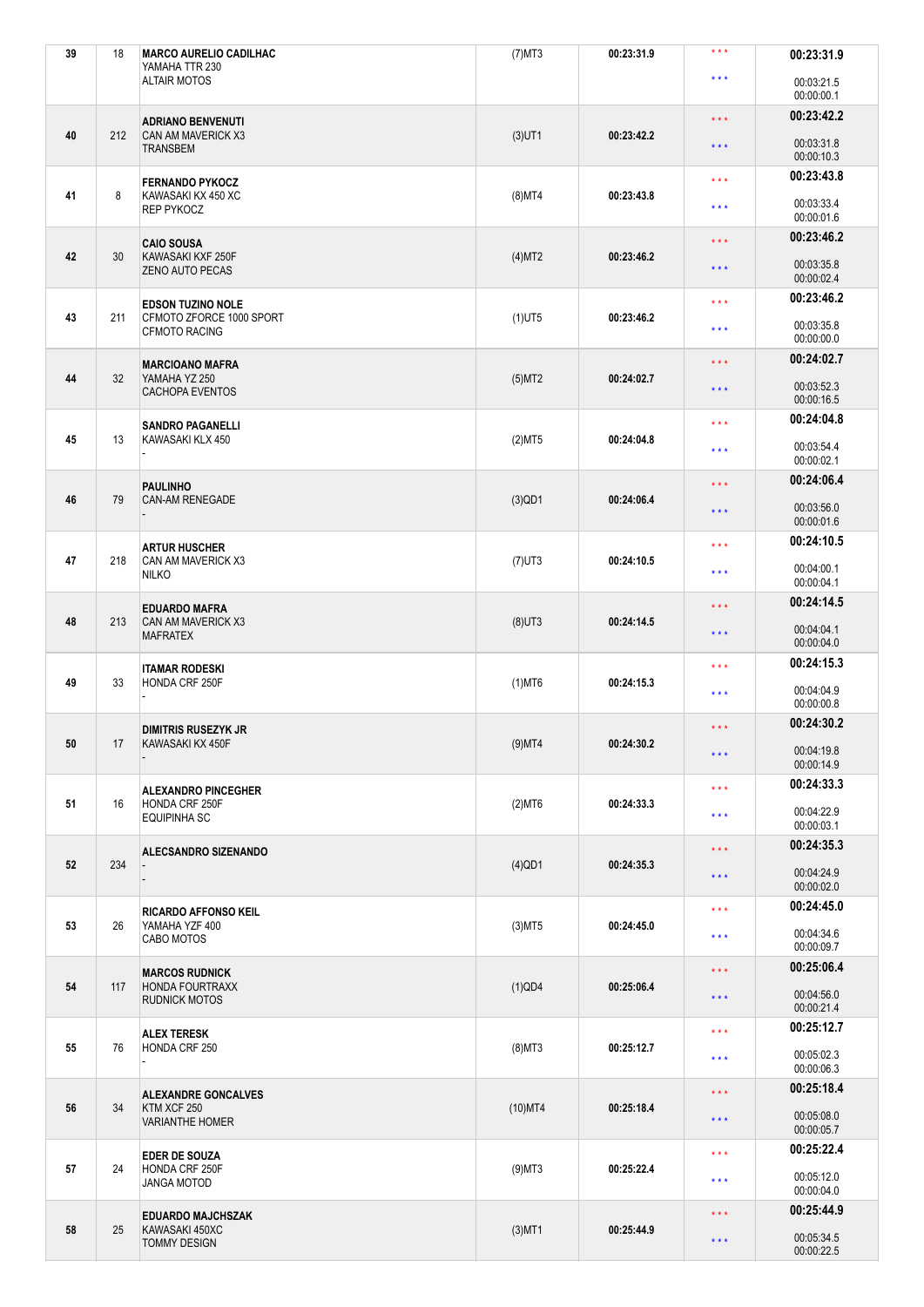| 59 | 109          | <b>DOUGLAS ANDREY ROCHA</b><br><b>HONDA FOURTRAXX</b> | $(1)$ QD3  | 00:26:01.8 | $***$                   | 00:26:01.8               |
|----|--------------|-------------------------------------------------------|------------|------------|-------------------------|--------------------------|
|    |              | ROCHA IMOVEIS                                         |            |            | $\star \star \star$     | 00:05:51.4<br>00:00:16.9 |
|    |              | <b>LUCIANO HODECKER</b>                               |            |            | $\star \star \star$     | 00:26:37.7               |
| 60 | 19           | HONDA CRF 230<br><b>HODECKERPLANFIN</b>               | $(3)$ MT6  | 00:26:37.7 | $\star$ $\star$ $\star$ | 00:06:27.3<br>00:00:35.9 |
|    |              | <b>GUSTAVO DA SILVA GUIDINI</b>                       |            |            | $\star \star \star$     | 00:26:40.3               |
| 61 | 41           | HONDA CRF 230<br><b>SIRICROSS</b>                     | $(10)$ MT3 | 00:26:40.3 | $***$                   | 00:06:29.9<br>00:00:02.6 |
|    |              | <b>RAFAEL VIEIRA</b>                                  |            |            | $***$                   | 00:26:52.2               |
| 62 | 63           | KAWASAKI KLX 450<br><b>BACON RACING</b>               | $(11)$ MT4 | 00:26:52.2 | $\star\star\star$       | 00:06:41.8<br>00:00:11.9 |
|    |              | <b>VANDERLEI PEIXER</b>                               |            |            | $\star$ $\star$ $\star$ | 00:27:42.6               |
| 63 | 42           | HONDA CRF 250 F<br><b>ORTHOBLU</b>                    | $(4)$ MT6  | 00:27:42.6 | $\star \star \star$     | 00:07:32.2<br>00:00:50.4 |
|    |              | <b>NAZARE GUEDERT</b>                                 |            |            | $\star \star \star$     | 00:27:52.2               |
| 64 | 48           | YAMAHA YZ 250<br>CA&ACOLA IMOVEI                      | (12)MT4    | 00:27:52.2 | $\star \star \star$     | 00:07:41.8<br>00:00:09.6 |
|    |              | <b>EVINICIUS BATISTA CRUZ</b>                         |            |            | $\star \star \star$     | 00:28:24.3               |
| 65 | 116          | <b>CFORCE</b><br><b>CF FURACAO</b>                    | $(2)$ QD3  | 00:28:24.3 | $\star \star \star$     | 00:08:13.9<br>00:00:32.1 |
|    |              | <b>CAROLINE RUDNICK</b>                               |            |            | $\star\star\star$       | 00:28:34.2               |
| 66 | 114          | <b>HONDA FOURTRAXX</b><br><b>RUDNICK MOTOS</b>        | $(3)$ QD3  | 00:28:34.2 | $\star$ $\star$ $\star$ | 00:08:23.8<br>00:00:09.9 |
|    |              | <b>JOSUE LINCON RAYMUNDO</b>                          |            |            | $\star \star \star$     | 00:28:40.9               |
| 67 | 43           | HONDA CRF 250F<br><b>JLOG TRANSPORTE</b>              | $(5)$ MT6  | 00:28:40.9 | $\star \star \star$     | 00:08:30.5<br>00:00:06.7 |
|    |              | <b>CRISTIANE BEHR</b>                                 |            |            | $\star \star \star$     | 00:28:45.9               |
| 68 | 37           | HONDA CRF 150<br><b>BEHR MOTOS</b>                    | $(6)$ MT6  | 00:28:45.9 | $\star\star\star$       | 00:08:35.5<br>00:00:05.0 |
|    |              | <b>EDILSON EICHSTADT</b>                              |            |            | $***$                   | 00:29:47.5               |
| 69 | 38           | HONDA CRF 250F                                        | $(11)$ MT3 | 00:29:47.5 | $\star \star \star$     | 00:09:37.1<br>00:01:01.6 |
|    |              | <b>VANDERLEI THELMA</b>                               |            |            | $\star\star\star$       | 00:30:23.9               |
| 70 | 61           | YAMAHA YZ950                                          | $(4)$ MT5  | 00:30:23.9 | $\star$ $\star$ $\star$ | 00:10:13.5<br>00:00:36.4 |
|    |              | <b>CLODOALDO PATO</b>                                 |            |            | $\star$ $\star$ $\star$ | 00:40:00.0               |
| 71 | 209          | CAN AM MAVERICK X3<br><b>MEGA ETIQUETAS</b>           | $(6)$ UT4  | 00:40:00.0 | $\star \star \star$     | 00:19:49.6<br>00:09:36.1 |
|    |              | <b>LOANDRO ANTON</b>                                  |            |            | $\star\star\star$       | 00:40:00.0               |
| 72 | $\mathbf{1}$ | KTM EXCF 250<br>PROTORK - KTM                         | $(4)$ MT1  | 00:40:00.0 | $\star\star\star$       | 00:19:49.6<br>00:00:00.0 |
|    |              | <b>FABRICIO THEISS</b>                                |            |            | $\star \star \star$     | 00:40:00.0               |
| 73 | 5            | HONDA CRF250F<br><b>RUDNICK MOTOS</b>                 | (12)MT3    | 00:40:00.0 | $***$                   | 00:19:49.6<br>00:00:00.0 |
|    |              | <b>GERSON BERTI</b>                                   |            |            | $\star \star \star$     | 00:40:00.0               |
| 74 | 12           | SUZUKI DRZ-400<br><b>METALBERTI</b>                   | $(5)$ MT5  | 00:40:00.0 | $\star\star\star$       | 00:19:49.6<br>00:00:00.0 |
|    |              | <b>ALAN FERREIRA</b>                                  |            |            | $\star \star \star$     | 00:40:00.0               |
| 75 | 14           | HONDA CRF 250F<br>SC <sub>27</sub>                    | $(7)$ MT6  | 00:40:00.0 | * * *                   | 00:19:49.6<br>00:00:00.0 |
|    |              | <b>JEAN BACHMANN</b>                                  |            |            | $\star \star \star$     | 00:40:00.0               |
| 76 | 15           | HONDA CRF 230<br><b>MOVEIS BACHMANN</b>               | $(13)$ MT3 | 00:40:00.0 | $\star \star \star$     | 00:19:49.6<br>00:00:00.0 |
|    |              | <b>GUILHERME MACHADO</b>                              |            |            | $\star\star\star$       | 00:40:00.0               |
| 77 | 21           | HONDA XR 200R<br><b>TORK ACTION</b>                   | $(14)$ MT3 | 00:40:00.0 | $\star \star \star$     | 00:19:49.6<br>00:00:00.0 |
|    |              | ALDO DA ROCHA JUNIOR                                  |            |            | $\star\star\star$       | 00:40:00.0               |
| 78 | 23           | YAMAHA WR 450<br><b>TRACK - TRANSBE</b>               | $(5)$ MT1  | 00:40:00.0 | $\star\star\star$       | 00:19:49.6<br>00:00:00.0 |